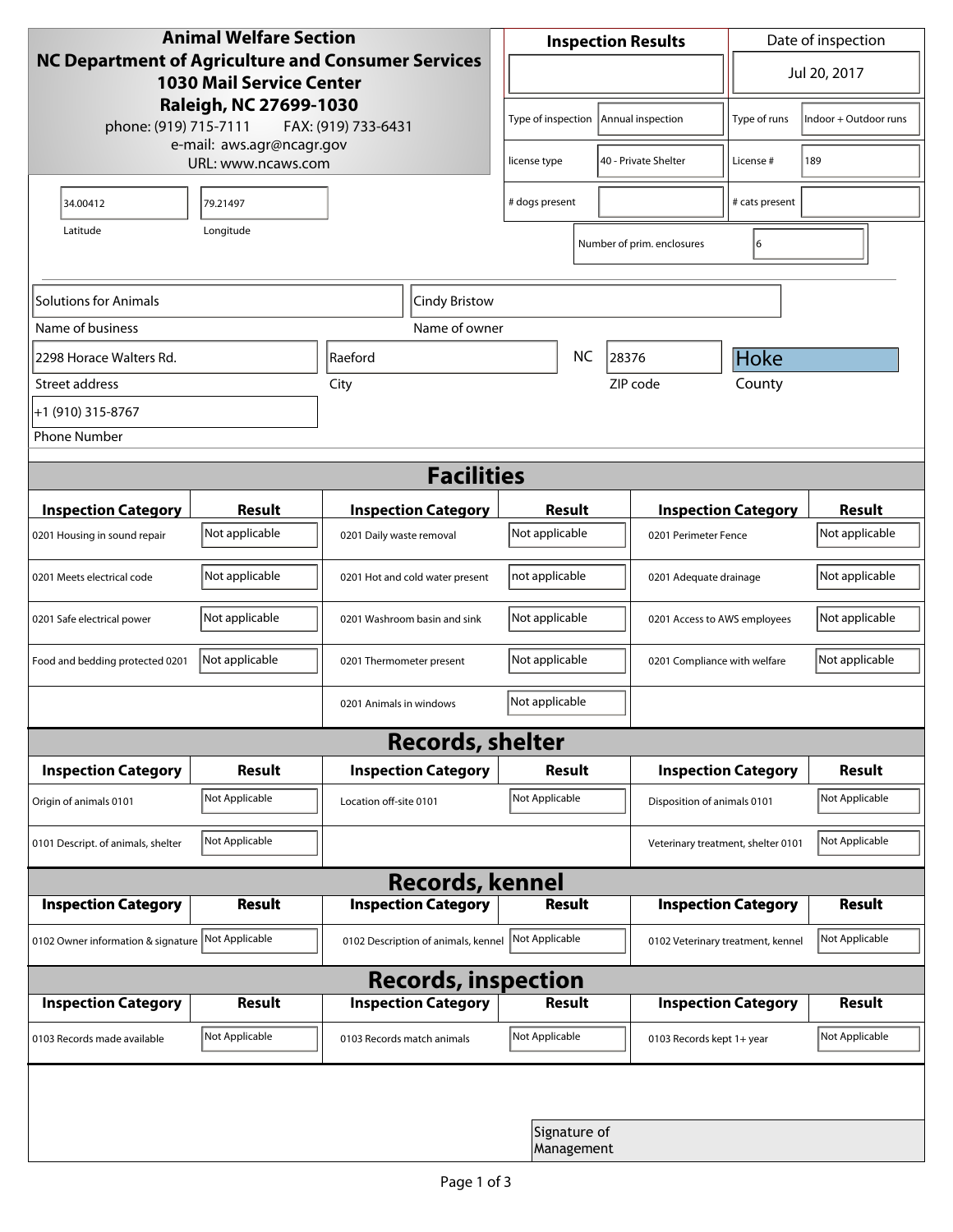| <b>Animal Welfare Section, NCDA&amp;CS</b> |                |                                                  | <b>Inspection Results</b>                           |                                    | Date of inspection |                |  |
|--------------------------------------------|----------------|--------------------------------------------------|-----------------------------------------------------|------------------------------------|--------------------|----------------|--|
| Inspection Report, continued               |                |                                                  |                                                     | $\blacktriangledown$               |                    | Jul 20, 2017   |  |
|                                            |                |                                                  |                                                     |                                    |                    | <b>NC</b>      |  |
| <b>Solutions for Animals</b>               |                | <b>Cindy Bristow</b>                             |                                                     | Raeford                            |                    |                |  |
| <b>Indoor facilities</b>                   |                |                                                  |                                                     |                                    |                    |                |  |
| <b>Inspection Category</b>                 | <b>Result</b>  | <b>Inspection Category</b>                       | Result                                              | <b>Inspection Category</b>         |                    | <b>Result</b>  |  |
| 0202 Ambient temperature, indoor           | Not Applicable | 0202 Ventilation, indoor                         | Not Applicable                                      | 0202 Lighting, indoor              |                    | Not Applicable |  |
| 0202 Imperv./Sanitary surf., indoor        | Not Applicable | 0202 Drainage, indoor                            | Not Applicable                                      |                                    |                    |                |  |
| <b>Outdoor facilities</b>                  |                |                                                  |                                                     |                                    |                    |                |  |
| <b>Inspection Category</b>                 | <b>Result</b>  | <b>Inspection Category</b>                       | Result                                              | <b>Inspection Category</b>         |                    | <b>Result</b>  |  |
| 0203 Impervious surfaces, outdoor          | Not Applicable | 0203 Housing, 1 per animal                       | Not Applicable                                      | 0203 Protection from elements      |                    | Not Applicable |  |
| 0203 Owner advised, outdoor                | Not Applicable | 0203 Drainage, outdoor                           | Not Applicable                                      |                                    |                    |                |  |
|                                            |                | <b>Primary enclosures</b>                        |                                                     |                                    |                    |                |  |
| <b>Inspection Category</b>                 | Result         | <b>Inspection Category</b>                       | <b>Result</b>                                       | <b>Inspection Category</b>         |                    | <b>Result</b>  |  |
| 0204 Drainage prev. cross contam.          | Not Applicable | 0204 Fence height >= 5 feet                      | Not Applicable                                      | 0204 1:10 ratio, person: human     |                    | Not Applicable |  |
| 0204 Surf. impervious to moisture          | Not Applicable | 0204 Enclosure is escape proof                   | Not Applicable                                      | 0204 Cats, $>=$ 4 sq. ft. / adult  |                    | Not Applicable |  |
| 0204 Prevent contact with wood             | Not Applicable | 0204 Solid resting surface                       | Not Applicable                                      | 0204 Cats, $<= 12$ / enclosure     |                    | Not Applicable |  |
| 0204 Enclosures in sound repair            | Not Applicable | 0204 Cats, raised resting surface                | Not Applicable                                      | 0204 Cats, 1 litter pan / 3 adults |                    | Not Applicable |  |
| 0204 Size of enclosure                     | Not Applicable | 0204 Dogs, supervision if > 4                    | Not Applicable                                      |                                    |                    |                |  |
|                                            |                | <b>Feeding</b>                                   |                                                     |                                    |                    |                |  |
| <b>Inspection Category</b>                 | <b>Result</b>  | <b>Inspection Category</b>                       | <b>Result</b>                                       | <b>Inspection Category</b>         |                    | Result         |  |
| 0205 Feeding, 1x / day, adult              | Not Applicable | 0205 Feeding, 1 bowl / adult                     | Not Applicable                                      | 0205 Feeding, commercial food      |                    | Not Applicable |  |
| 0205 Feeding, bowl in good repair          | Not Applicable | 0205 Feeding, quality food                       | Not Applicable                                      | 0205 Feeding, bowl is protected    |                    | Not Applicable |  |
| 0205 Feeding, 2x / day, young              | Not Applicable |                                                  |                                                     |                                    |                    |                |  |
|                                            |                | <b>Watering</b>                                  |                                                     |                                    |                    |                |  |
| <b>Inspection Category</b>                 | Result         | <b>Inspection Category</b>                       | <b>Result</b>                                       |                                    |                    |                |  |
| 0206 Watering, continuous access           | Not Applicable | 0206 Watering, bowl in good repair               | Not Applicable                                      |                                    |                    |                |  |
|                                            |                | Sanitation/Employees/Classification & Separation |                                                     |                                    |                    |                |  |
| <b>Inspection Category</b>                 | <b>Result</b>  | <b>Inspection Category</b>                       | <b>Result</b>                                       | <b>Inspection Category</b>         |                    | Result         |  |
| 0207 Waste removal 2x / day                | Not Applicable | 0207 Grounds overgrown                           | Not Applicable<br>0207 Young given social interact. |                                    | Not Applicable     |                |  |
| 0207 Animals removed while clean           | Not Applicable | 0207 Pest Control                                | Not Applicable                                      | 0207 Species separated             |                    | Not Applicable |  |
|                                            |                |                                                  | Signature of<br>Management                          |                                    |                    |                |  |